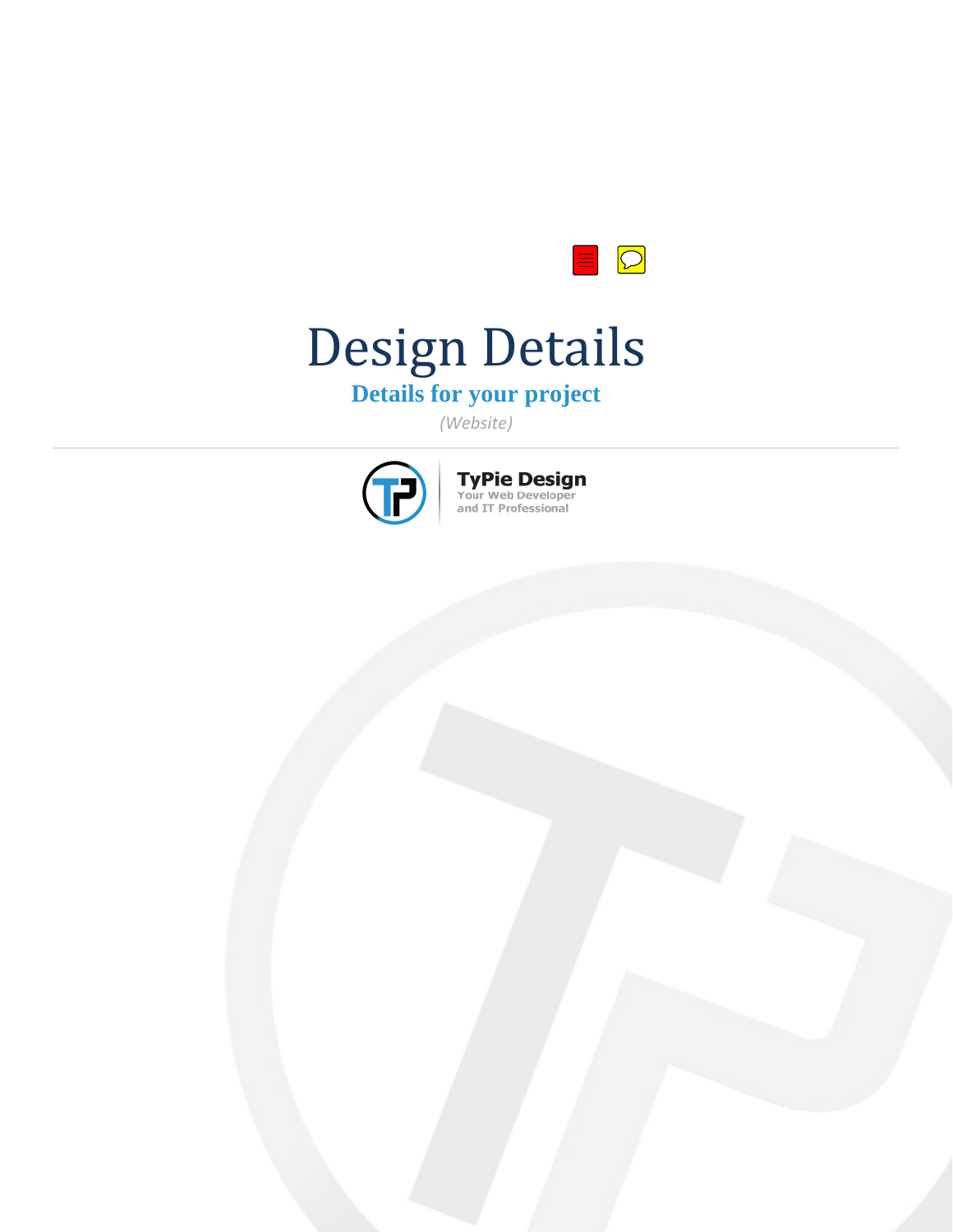#### **Business Information:**

*(Business information for contact as well as design)*

| Bus. Name: |      | Phone: |  |
|------------|------|--------|--|
| Slogan:    |      | Email: |  |
| Street:    |      | Other: |  |
| City:      | Zip: |        |  |
|            |      |        |  |

# **Your Ideas/Visions:**

*(What do you have in mind?)*

*If you have visions or ideas for the overall design of your website, now is the time to put those in writing. This can include an explanation, ideas, thoughts, links, or nothing at all. This is mainly for people who have a vision of what their site needs to look like. Please leave this blank if you don't have anything specific in mind.* 

#### **Color Scheme:**

| (Everyone likes colors!)                                                                                                                                    |  |  |  |  |
|-------------------------------------------------------------------------------------------------------------------------------------------------------------|--|--|--|--|
| List the colors you currently use or would like to use. TyPie Design can help pick and choose colors if you<br>don't have a preference or a place to start. |  |  |  |  |
| (List colors that best represent your business)                                                                                                             |  |  |  |  |
| (List colors that best represent your business)                                                                                                             |  |  |  |  |
| (List colors that best represent your business)                                                                                                             |  |  |  |  |
|                                                                                                                                                             |  |  |  |  |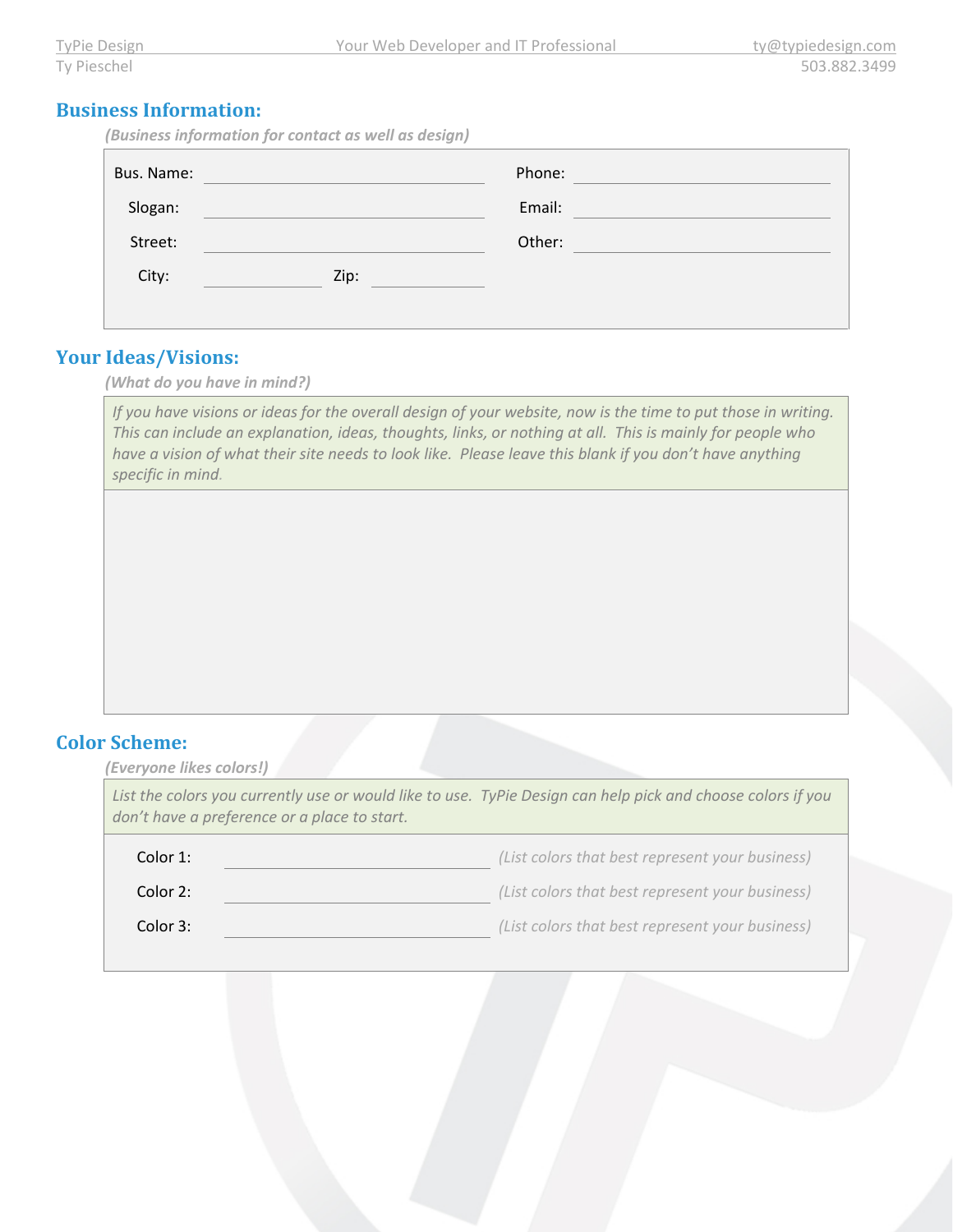#### **Likes:**

*(Websites you like)*

| Like 1: |  |  |
|---------|--|--|
|---------|--|--|

Like 1: *(List the URL of a website that you like)*

What do you like about this website? Be descriptive if you can. (ex. color scheme, pictures, simplicity, complexity, etc.)

Like 2: *(List the URL of a website that you like)*

What do you like about this website? Be descriptive if you can. (ex. color scheme, pictures, simplicity, complexity, etc.)

## **Dislikes:**

*(Websites you dislike)*

Dislike 1: *(List the URL of a website that you dislike)*

What do you dislike about this website? Be descriptive if you can. (ex. color scheme, pictures, simplicity, complexity, etc.)

Dislike 2: *(List the URL of a website that you dislike)*

What do you dislike about this website? Be descriptive if you can. (ex. color scheme, pictures, simplicity, complexity, etc.)